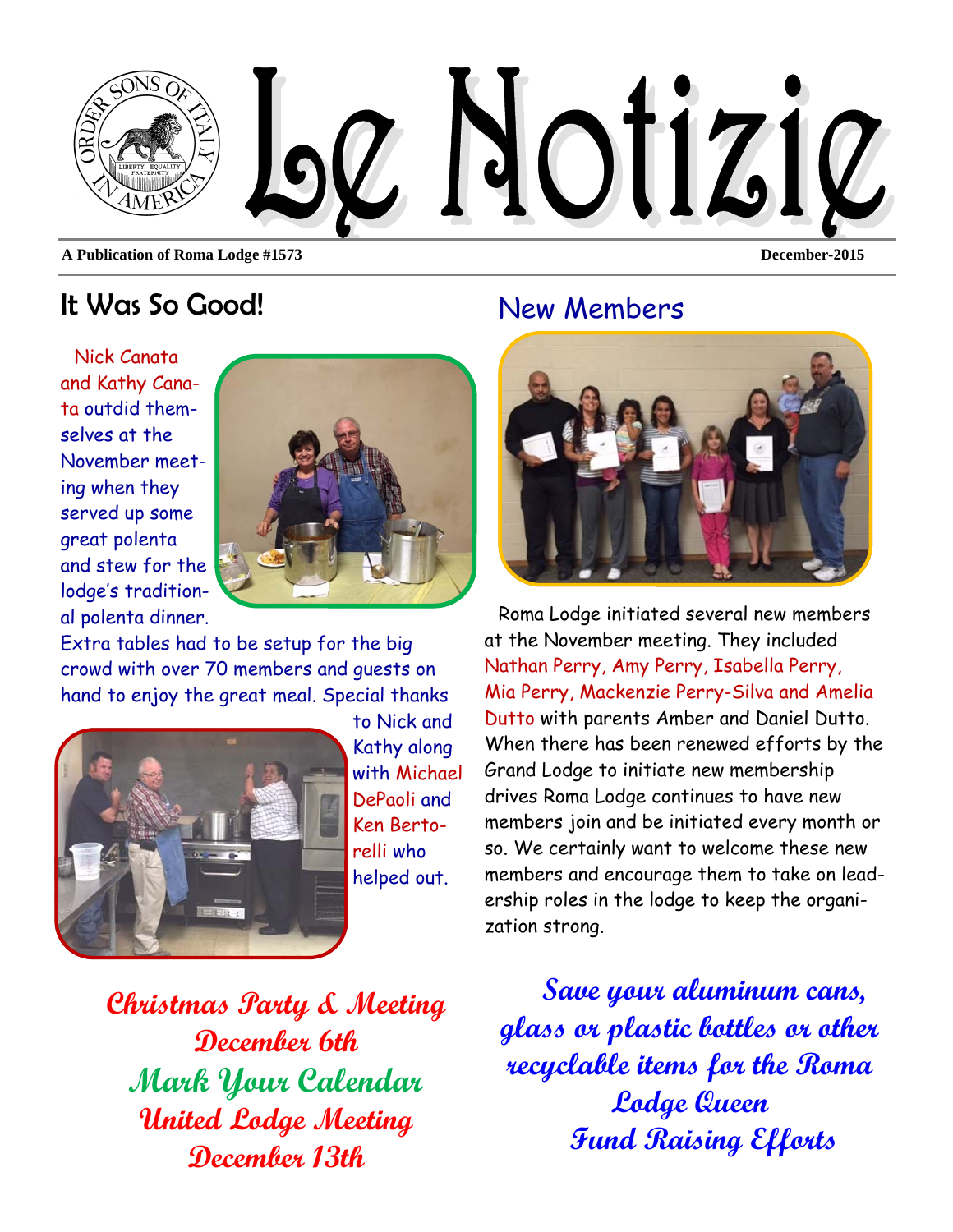# *Take Pride! Heralds Message*

**Roma Lodge<br>
will be cele-<br>
brating our annual** will be cele-*Christmas Party* on December 6th with a traditional feast of ham and yams. I especially want to emphasize the word



*"Christmas"* since in our country, where political correctness has gone overboard, many organizations no longer use Christmas in their holiday messages.

Each year the holiday season marks a time when we reflect on the past year and look forward to what a new year will bring.

Roma Lodge has had a very successful year and will culminate our years activities with our Christmas party and hosting the United Lodges meeting on December 13th. Our membership continues to grow, meeting and lodge activities are well attended by members and guests and our younger members are stepping forward to take on leadership roles.

While the Grand Lodge continues to focus on dwindling lodge numbers and membership, Roma Lodge is heading in the opposite direction.

So what are the keys to our success? First, we have long term members who continue to recruit new members into the lodge. Second, we provide a great meal at our meetings and focus on the fraternal and social aspect of getting an opportunity each month to see those who we may not see everyday.

Finally, leadership. Under the leadership of our president, *David DePaoli*, we have an organizational chart, list of lodge responsibilities for the year and meetings that are being conducted efficiently and effectively. We have our lodge assignments for next year and several members have accepted new leadership roles in the lodge. *Roma Lodge members can take pride in their organization for setting the standard for lodges who want to continue to carryon the Italian Culture.* 

# **Charlie Takes Charge!**

**S** oon after the new year arrives it will be time for the *49th World* new year ar‐ rives it will be *Ag Expo*. This years chair‐ man is our own *Charlie Pitialiano.* Along with wife *Nancy*, Charlie has already been working on next years show for several months meeting with a



variety of volunteer groups, exhibitors, staff and community leaders to make the show the best ev‐ er. Charlie has been instrumental in the show since its inception back in 1968. Roma Lodge has been fortunate to have Charlie in his leadership role as he is usually the first to arrive to help setup our meetings and the last to leave to close up the place. We believe that this is the second WAE Chairman the Lodge has had as Charlie follows *Jim Luis* who was also the chair of the show.

### *50 Years of Wedded Bliss!*

Roma Lodge members Johnnie Kay and Clarence Costa celebrated their 50th wedding anniversary recently with family and friends. Johnnie Kay will be a 60 year member of the lodge next year and Clarence a 50 year mem-



ber. The lodge has had three other couples celebrate 50 year anniversaries this year with Gary and Dawn Dutto, Carol and Dennis Burner and Lorraine and Cliff Cleek. **Congratulations to all!**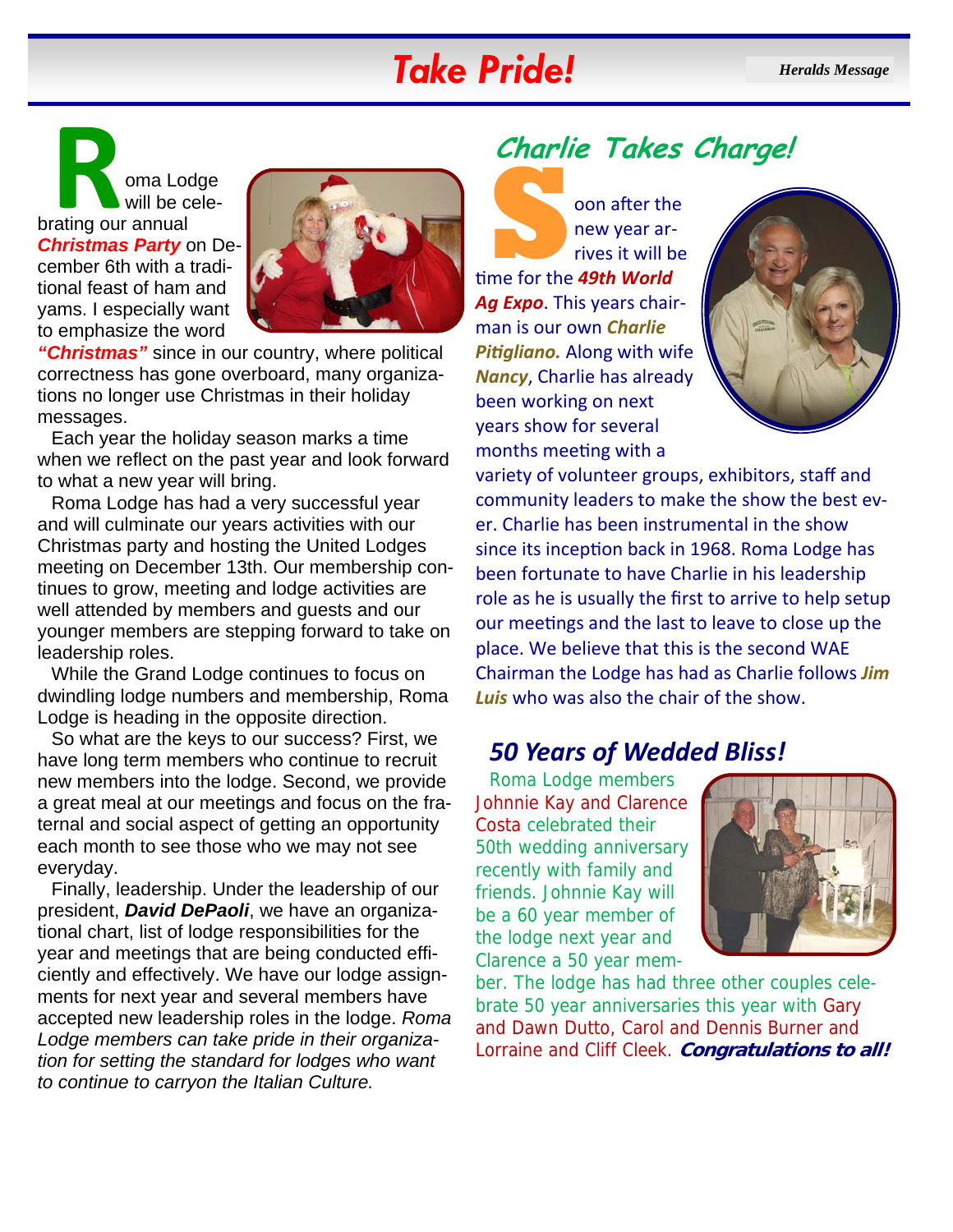# **Christmas Party December 6th!**

Our annual Christmas dinner and program will be *Sunday, December 6th* at the social hall at the World Ag Expo. Each member is asked to bring items for our charity the *Tulare Lighthouse Rescue Mission.* 

Those wishing to help cook should plan on arriving at 10:30 a.m., table decorators at 11:30 a.m. and servers at 12:45 p.m. Lunch will be served at 1:00 p.m.

Remember our Christmas lunch is free for members and only \$5 for guests. Each family is asked to bring a pie, cookies or other dessert.

We would like all of you to share your talent for our program. Lets have a great turn out this year. Santa will be there with goodies for the kids. Contact *Queen Gabrielle Benedetti* if you would like to participate in the talent show. If you can help with the lunch, decorations, or cleaning up, please contact *Cathy Mederos, 687-1112*.

#### **Bring Your Items for the Lighthouse Rescue Mission on December 6th!**

The *Lighthouse Rescue Mission* needs for the pantry - Rice-A Roni , spaghetti, spaghetti sauce

mix, corn bread mix, top ramen, Mac and cheese, sugar, flour, Bisquick, hamburger helper, any canned food - in other words non perishable items. These can be big box items from Smart and Final or Costco.



They can also use cleaning

items such as - paper towels, brooms, mops, cleaning products. Personal items like shampoo , lice shampoo, soap (laundry, dish, or bathing ) diapers any size, burp pads, coloring books, puzzles, pencils.

We have invited a few of the Rescue Mission representatives to join us for lunch and pickup the items that have been donated. The Lighthouse Rescue Mission is a non-profit organization located in Tulare that assists the homeless and others in need of food and shelter on a temporary basis.

To learn more about the mission you can go to their website at http://www.lighthouserescue.org/ menu/

### *Farewell Sister Carmen*

**Sixty-two year member of Roma Lodge**  *Carmen Madala* **passed away on November 2, 2015. Carmen was a member of the greatest generation having worked on planes at Tulare's Rankin Field during** 



**WWII while her husband Frank was serving our country.** 

**They were married on Independence Day, July 4th, 1941. She graduated from Tulare Joint Union High School in 1941 and worked as a nurse at the Tulare County Hospital for 45 years.** 

**Carmen has entrusted her daughter Marisa Evans and husband Dr. Tom Evans with carrying on the Italian Culture for the Madala family. Farewell sister Carmen, may you rest in peace.** 

**We will offer our a moment of silence at our annual Christmas party for Carmen and other lodge members who have passed away during 2015. They include** *Mabel Curti* **and** *Miriam Poundstone***.** 

#### **Sunshine Committee**

Get well wishes are extended to *Michael Saltzman, Richard Paggi* and other members who may be having health issues.

#### *Members in the News!*

**If you have information you would like to share in the**  *LeNotizie* **please send it, along with photos, to larrydutto@yahoo.com by the 20th of each month.** 

*Roma Lodge member, Darin Dutto, Ph.D., professor at Eastern Oregon University on a recent hiking trip in Canada.* 



*Ben Curti showing off his latest catch in Cabo San Lucas on a recent trip.*